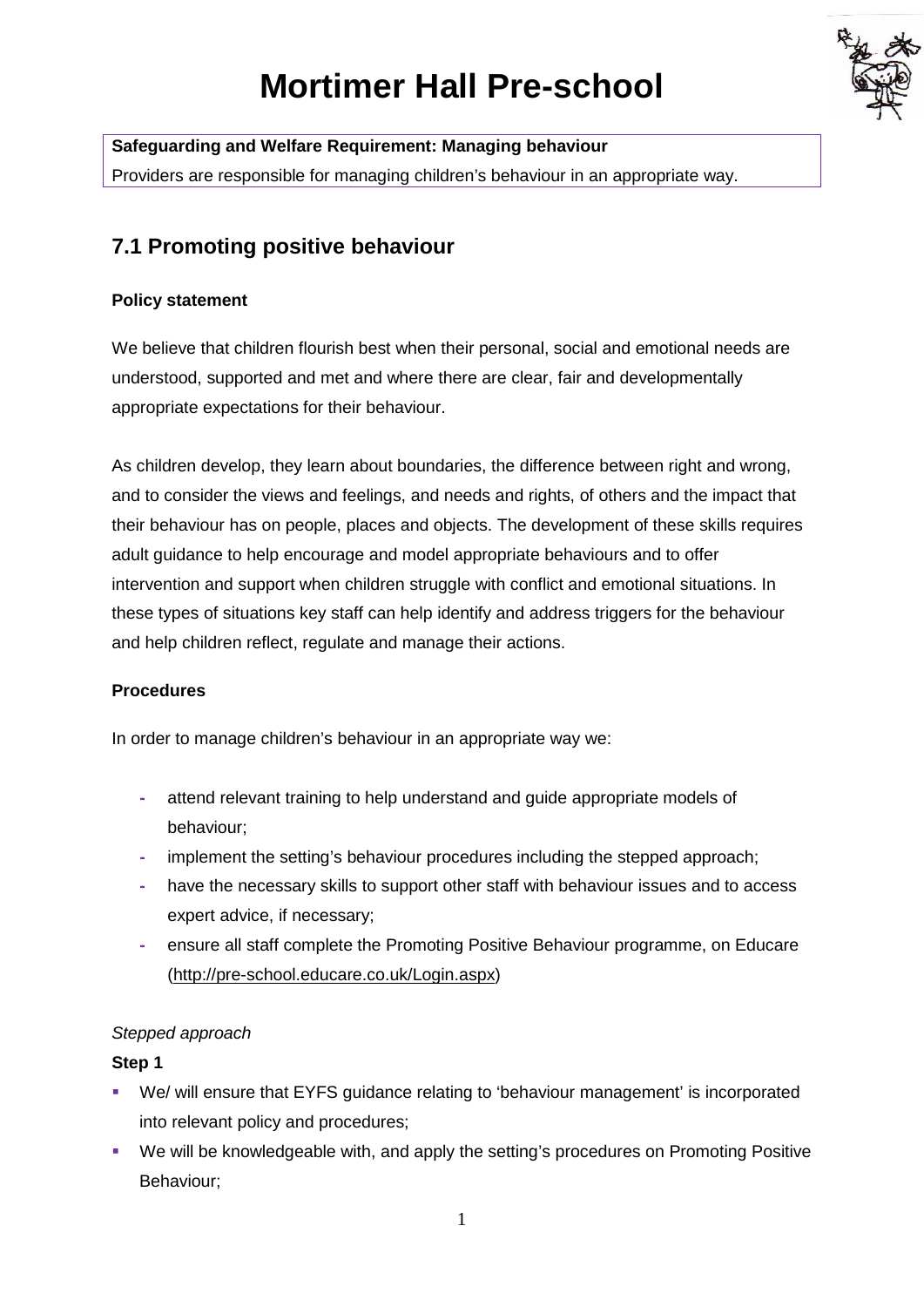#### 7.1. Promoting Positive Behaviour

- We will regularly discuss the provision to ensure the environment and practices supports healthy social and emotional development. Findings from the audit are considered by management and relevant adjustments applied. (A useful guide to assessing the wellbeing of children can be found at [www.kindengezin.be/img/sics-ziko-manual.pdf\)](http://www.kindengezin.be/img/sics-ziko-manual.pdf)
- ensure that all staff are supported to address issues relating to behaviour including applying initial and focused intervention approaches (see below).

#### **Step 2**

- We address unwanted behaviours using the agreed and consistently applied initial intervention approach. If the unwanted behaviour does not reoccur or cause concern then normal monitoring will resume.
- **Behaviours that result in concern for the child and/or others will be discussed between** the key person, the behaviour coordinator and Special Educational Needs Coordinator (SENCO) or/and manager. During the meeting, the key person will use their knowledge and assessments of the child to share any known influencing factors (new baby, additional needs, illness etc.) in order to place the behaviour into context. Appropriate adjustments to practice will be agreed and if successful normal monitoring resumed.
- **If the behaviour continues to reoccur and remain a concern then the key person should** liaise with parents to discuss possible reasons for the behaviour and to agree next steps. If a cause for the behaviour is not known or only occurs whilst in the setting then the SENCO will suggest using a focused intervention approach to identify a trigger for the behaviour.
- If a trigger is identified then the SENCO and key person will meet with the parents to plan support for the child through developing an action plan. If relevant, recommended actions for dealing with the behaviour at home should be agreed with the parent/s and incorporated into the plan. Other members of the staff team should be informed of the agreed actions in the action plan and help implement the actions. The plan should be monitored and reviewed regularly by the key person and SENCO until improvement is noticed.

#### **Step 3**

- **If, despite applying the initial intervention and focused intervention approaches, the** behaviour continues to occur and/or is of significant concern, then the behaviour coordinator and SENCO will invite the parents to a meeting to discuss external referral and next steps for supporting the child in the setting.
- It may be agreed that the Common Assessment Framework (CAF) or Early Help process should begin and that specialist help be sought for the child – this support may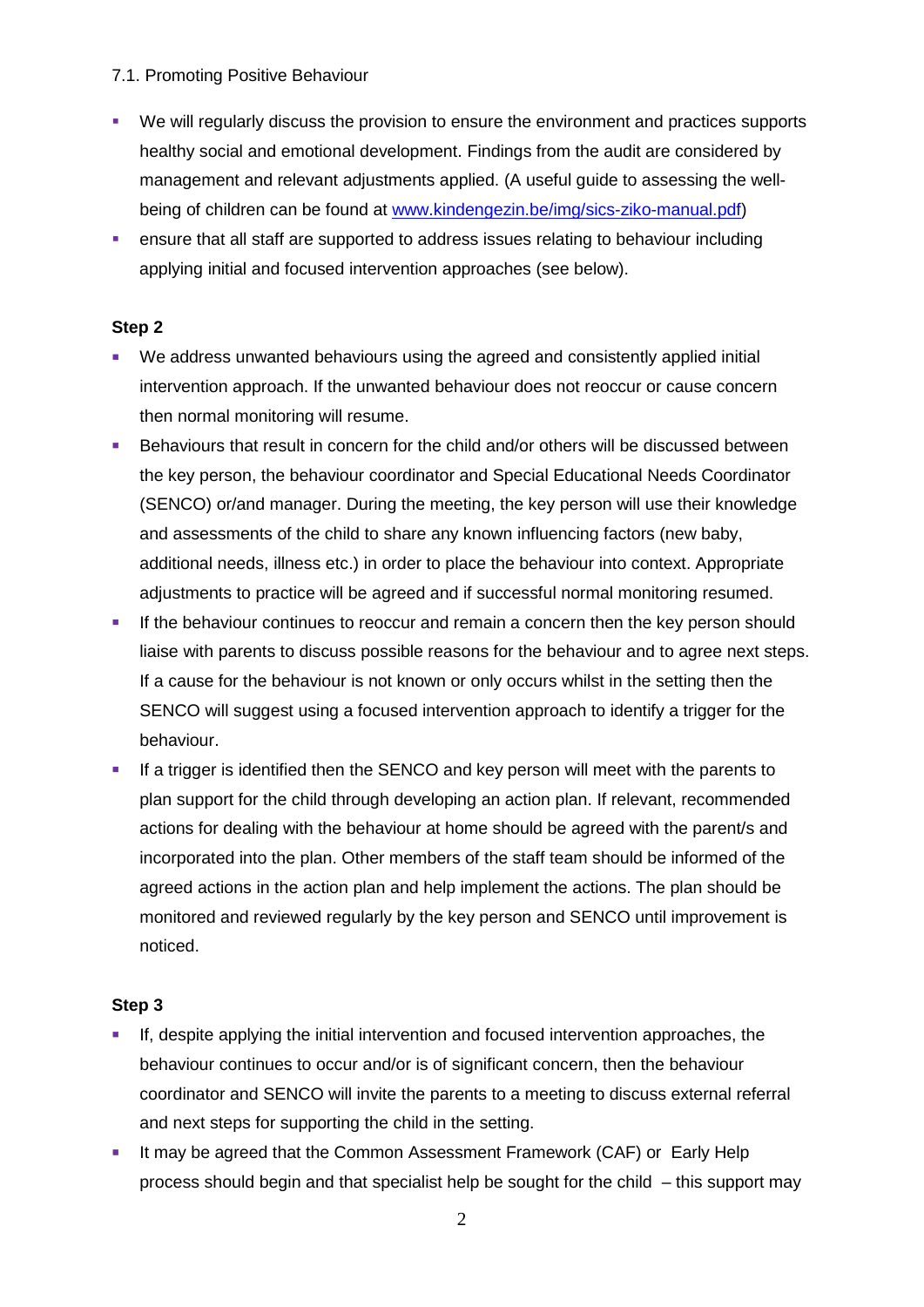#### 7.1. Promoting Positive Behaviour

address either developmental or welfare needs. If the child's behaviour is part of a range of welfare concerns that also include a concern that the child may be suffering or likely to suffer significant harm, follow the Safeguarding and Children and Child Protection Policy (1.2). It may also be agreed that the child should be referred for an Education, Health and Care assessment. (See Supporting Children with SEN policy 9.2)

 Advice provided by external agencies should be incorporated into the child's action plan and regular multi-disciplinary meetings held to review the child's progress.

#### *Initial intervention approach*

- We use an initial problem solving intervention for all situations in which a child or children are distressed or in conflict. All staff use this intervention consistently.
- This type of approach involves an adult approaching the situation calmly, stopping any hurtful actions, acknowledging the feelings of those involved, gathering information, restating the issue to help children reflect, regain control of the situation and resolve the situation themselves.
- High Scope's Conflict Resolution process provides this type of approach but equally any other similar method would be suitable. Periodically the effectiveness of the approach will be checked.

#### *Focused intervention approach*

- The reasons for some types of behaviour are not always apparent, despite the knowledge and input from key staff and parents.
- **Where we have considered all possible reasons, then a focused intervention approach** should then be applied.
- This approach allows the key person and behaviour coordinator to observe, reflect, and identify causes and functions of unwanted behaviour in the wider context of other known influences on the child.
- We follow the ABC method which uses key observations to identify a) an event or activity (antecedent) that occurred immediately before a particular behaviour, b) what behaviour was observed and recorded at the time of the incident, and c) what the consequences were following the behaviour. Once analysed, the focused intervention should help determine the cause (e.g. ownership of a toy or fear of a situation) and function of the behaviour (to obtain the toy or avoid a situation) and suitable support will be applied.

#### *Use of rewards and sanctions*

 All children need consistent messages, clear boundaries and guidance to intrinsically manage their behaviour through self-reflection and control.